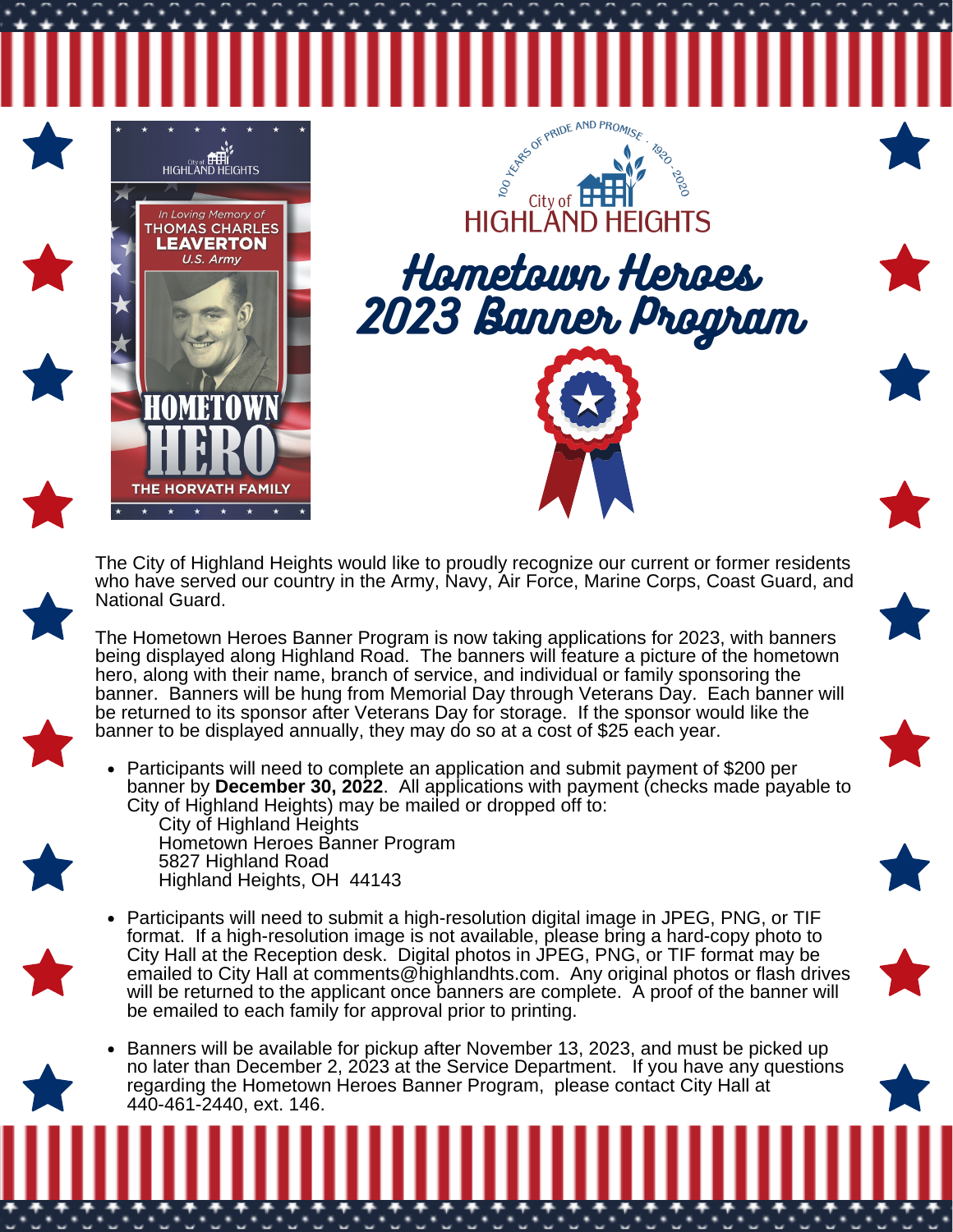

2023 Hometown Heroes Banner Program Application

**Please print clearly. If multiple banners are being purchased, please fill out a form for each Service Person. Cost is \$200 per banner. Banner size is 30" x 60".**

| (exactly the way it should appear on banner)       |                                                                                                      |
|----------------------------------------------------|------------------------------------------------------------------------------------------------------|
| ex. 1962 - 1966                                    | Service Era (years served): ______________________________Branch of Service: _______________________ |
|                                                    |                                                                                                      |
| Is Veteran deceased: _____________________________ | Is this an Active Service Person:                                                                    |
|                                                    | or Active Service Person                                                                             |
| Sponsor Information:                               |                                                                                                      |
|                                                    |                                                                                                      |
|                                                    |                                                                                                      |

Please specify how sponsor name should appear on banner: (Example: The Velotta Family or Your Loving Family, Your Loving Daughter, etc.)

I hereby grant the City of Highland Heights permission to use the information and photo I have provided to participate in the Hometown Heroes Banner Program.

\_\_\_\_\_\_\_\_\_\_\_\_\_\_\_\_\_\_\_\_\_\_\_\_\_\_\_\_\_\_\_\_\_\_\_\_\_\_\_\_\_\_\_\_\_\_\_\_\_\_\_\_\_\_\_\_\_\_\_\_\_\_\_\_\_\_\_\_\_\_\_\_\_\_\_\_\_\_\_\_\_\_\_

Signature: \_\_\_\_\_\_\_\_\_\_\_\_\_\_\_\_\_\_\_\_\_\_\_\_\_\_\_\_\_\_\_\_\_\_\_\_\_\_\_\_\_

Date:  $\frac{1}{\sqrt{1-\frac{1}{2}}}$